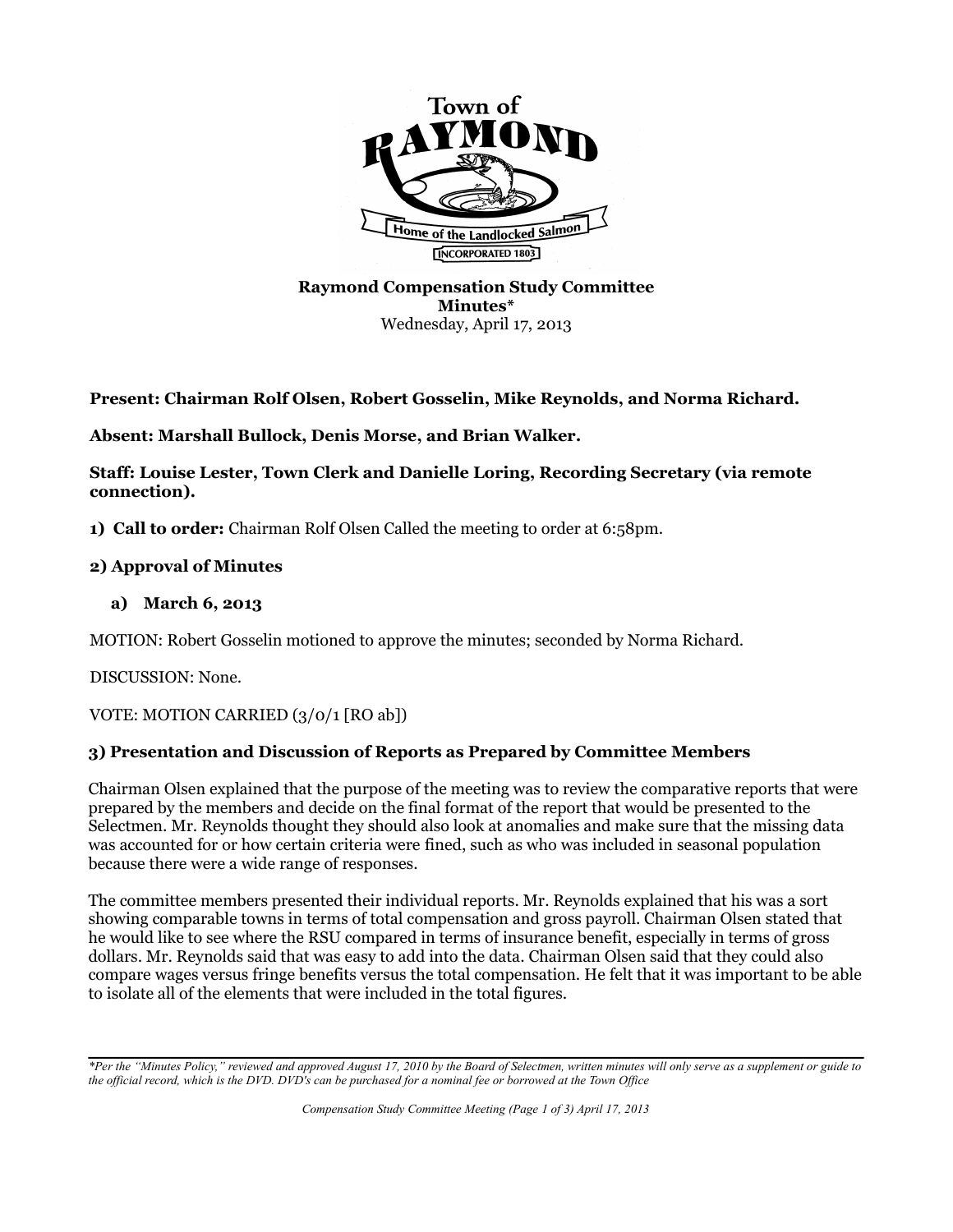Mr. Reynolds continued by explaining that it was easy to assume what qualified as full-time employment but the hard part was determining how many of those full-time employees did not take the insurance benefit. He pointed out that there were certain trends that we consistent across the different sorts. Chairman Olsen asked if there were any sets of data that stood out, and Mr. Reynolds replied that there were major discrepancies in the responsibilities that were included for a job title. He used the example of comparing the position of the full-time fire chief because many towns did not have that position but neither did Raymond a few years prior because the chief was part-time and the assistant was the full-time associate. He explained that the same was for code officer because that position was also held by contractors or lumped into another employees job responsibilities within a fully staffed department.

Chairman Olsen thanked Mr. Reynolds for the data and asked what Mr. Reynolds felt should be included in the final report, and he answered that he felt that it was beneficial to look at a narrow group of towns, which was approximately ten, and leave out towns with wide variation. He also did not think that they should include towns with police departments because there were were more full-time employees holding positions that Raymond did not have. Chairman Olsen agreed and felt that their insurance premiums were probably more expensive given the line of work that the policemen were in.

Mr. Reynolds felt that this information would help the Selectmen to determine if they should be using a merit based raise system because there were many positions that included responsibilities outside of the job title. He felt that this attribute was the norm for Raymond because most employees were cross trained and, for this reason, he did not think that a merit based system would work.

Chairman Olsen explained that a Portland based group was completing a survey for June 2013 and felt that the committee should consider that information as well because may have some data that they had not considered.

Mr. Reynolds explained that he was coming to understand the data better through the comparisons. Mrs. Richard said that there were some trends that were the same across all comparisons, such as the clerk position being paid significantly below average no matter how the data was compared. Mr. Reynolds agreed and did not expect to find that figure to remain consistent.

The committee continued by discussing the fluctuation in seasonal population and factors that effected that, such as campgrounds, proximity to Portland, and water bodies. They considered the number of housing units for each town. The overall consensus was the fluctuation effected core services such as trash, fire department and that there would be a higher part-time force to compensate for the change in population.

Mr. Reynolds explained that there were positions above and below the average but there were also job descriptions that do not align. He felt that it was desirable for Raymond to fall in the middle and felt that this was a good opportunity to determine where the town needed to add support staff. He also felt that the individual experience and efficiency were crucial when evaluating pay. Chairman Olsen agreed that experience was important, but found it difficult to make projections for needs because they could assure that the person would still be with the town in the next couple of years. He added that if they were to replace a person with a certain level of experience, it would more than likely be with someone with less experience and for a lower rate of pay and felt that this is why they should be looking at ranges, rather than specific pay rates.

Mr. Reynolds stated that he would like to see the Selectmen adopt a hybrid system to recognize someone who goes above and beyond their job description and not necessarily rewarding someone for doing the

*<sup>\*</sup>Per the "Minutes Policy," reviewed and approved August 17, 2010 by the Board of Selectmen, written minutes will only serve as a supplement or guide to the official record, which is the DVD. DVD's can be purchased for a nominal fee or borrowed at the Town Office*